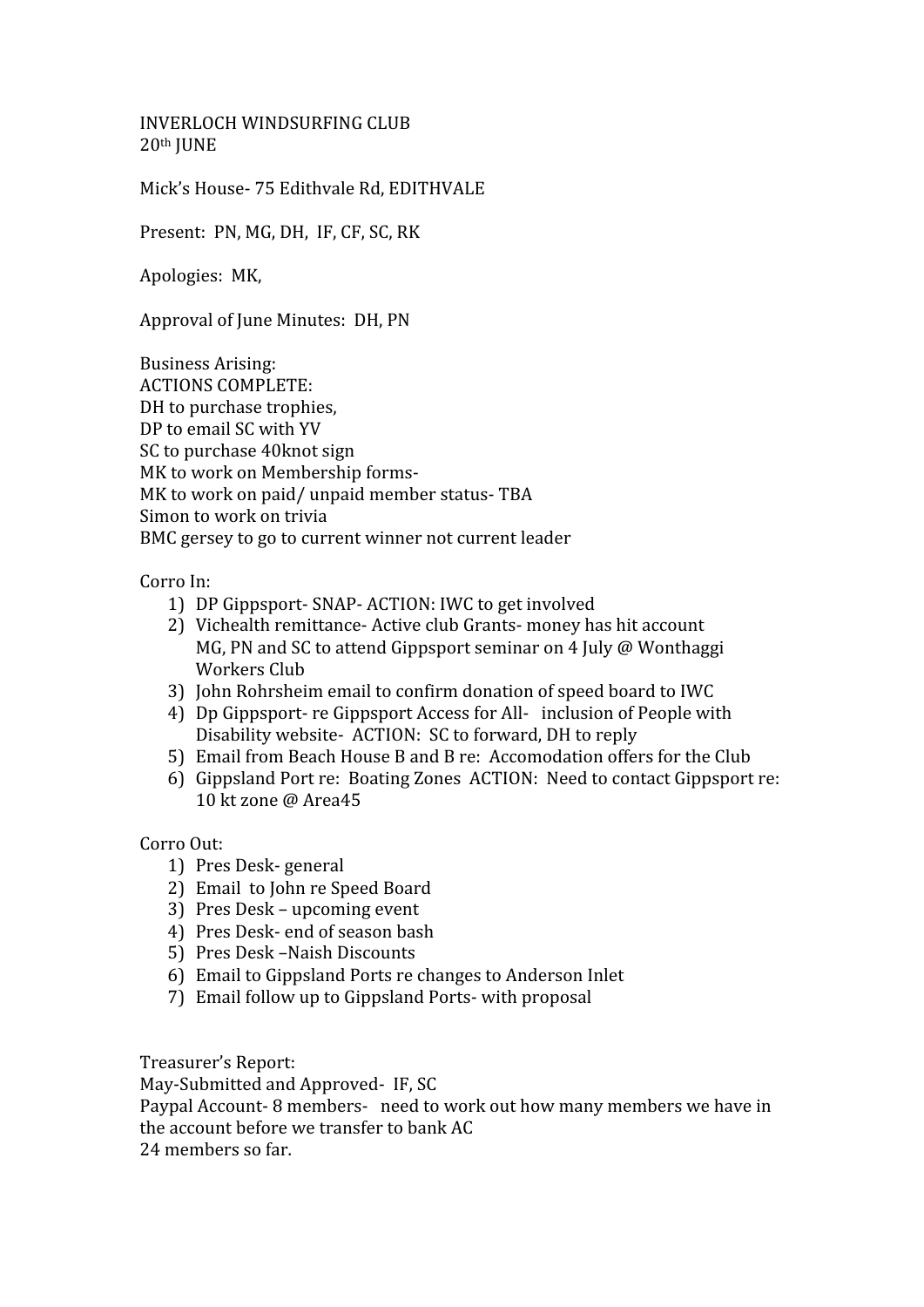## **IWC
May
2012
Financials**

**Transaction
Account Opening
Balance: 1,624.62** \$ **Deposit Withdrawl Balance Closing
Balance: 1,624.62**

President's
Report
May
2012

The
End
of
Season
Bash
was
a
great
time
despite
the
lack
of
winds.

I
saw
30 members
attend
a
weekend
of
very
poor
windsurfing
conditions
to
have
a
fun time
and
enjoy
each
others
company.

Spending \$300 with the retailers for prizes worked a treat. They gave back \$900 worth of goods for the Club to giveaway on the weekend. We still have a \$50 Visa Card (Dan is there an expiry date on that), \$150 Gift Voucher and a \$100 mast
bag
to
giveaway.

I
was
thinking
of
saving
these
prizes
for
the
ISI. All
the
nominations
for
the
Club
Person
of
the
year
could
have
all
been
worthy winners and I would like to have the nominations listed on the website as recognition
for
their
efforts.

Mick
is
a
worthy
winner
and
I
congratulate
him again
on
his
success
and
the
time
and
effort
he
has
put
into
the
club. A
couple
of
committee
members
worthy
of
a
mention
for
their
efforts
this
month. Dan,
for
his
enormous
efforts
in
putting
together
the
Club
Handbook.

Well
done Dan.

This
publication
is
an
excellent
start
for
what
I
see
as
a
growing
manual
for our members to use. The handbook will also help set us apart from other like organisations
in
Victoria.

I
would
like
to
see
you
pass
this
onto
Sam
Watson
at YV as I see this as an important start in developing our relationship with them. Mick has also done a great job in liaising with Gippsland Ports on the changes to the
speed
zones
on
the
Inlet.

The
battle
is
still
ongoing
with
areas
of
concern being
10
kt
blanket
zone
being
proposed
for
Mahers
Landing
but
more
of
this later.

As we are now in our off season I would like to take this opportunity to put on the
table
for
committee
to
consider
the
following
3
matters.

1)
Public
Liability
Insurance

2)
Training
Manual

3)
Marketing
Strategy
for
the
Club
with
an
underlying
aim
to
tie
in
a
corporate sponsor.

Point 1 has its own agenda point so I would like to discuss briefly points 2 and 3 ACTIONS;

Nominated
Club
Persons
to
be
added
to
website DH
discussed
strategy
and
actions

MG
and
IF
to
develop
Marketing
Strategy‐
Corporate
Sponsor Non
sailing
based‐
impartial.

Gippsland
Ports‐
changes
to
zones
discussed
earlier
in
the
evening

Events

ISI‐
Kato
is
keen
to
get
everyone
together
to
discuss
ISI‐
Speed
Fortnight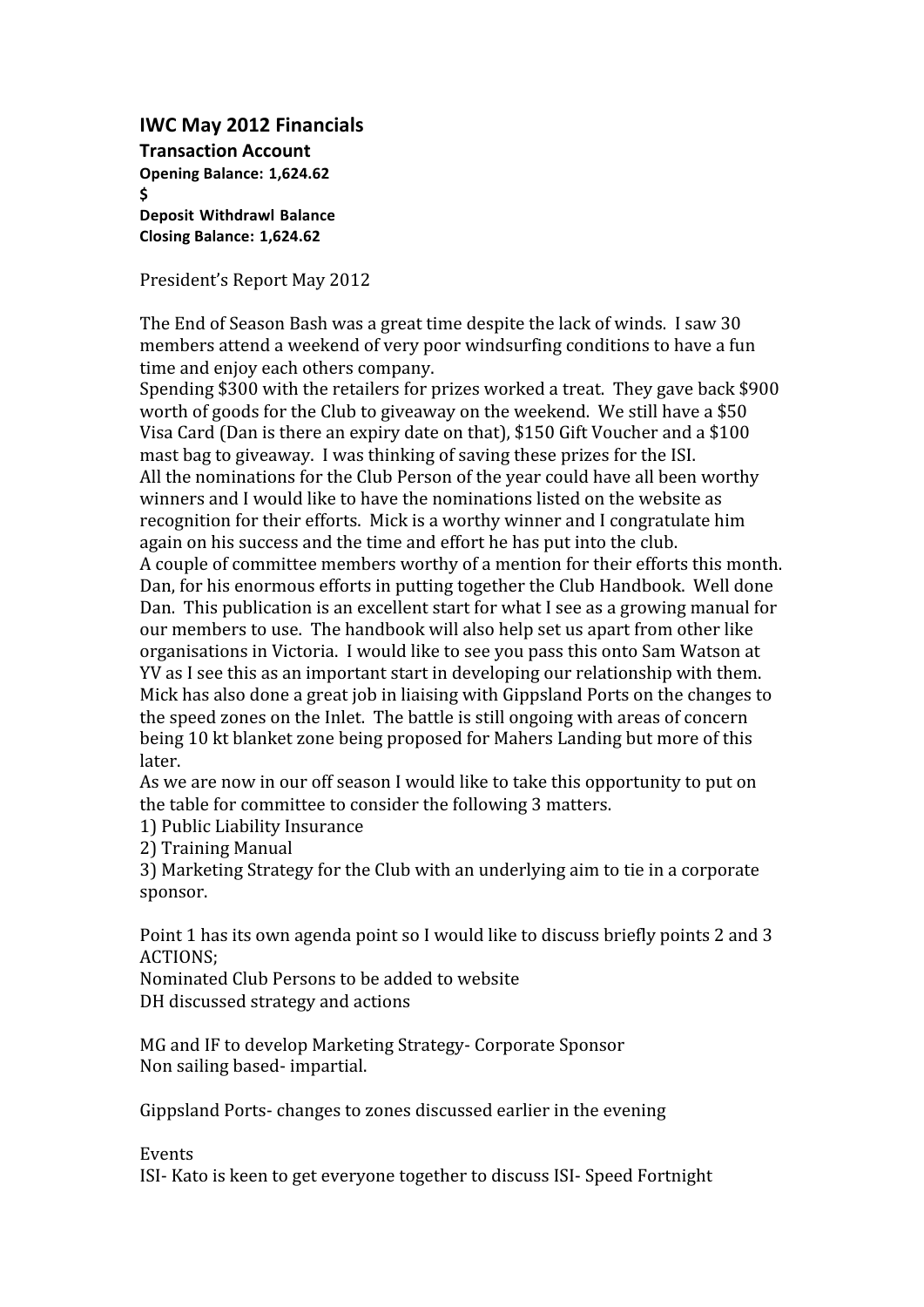Retailers
Fees‐
DH
discussed
conversation
with
RPS
re
retailers
membership
to cost
more
and
include
more
than
1
member. MG
suggests
retailers
give
time
effort
rather
than
dollars DP
suggest
flat
rate
otherwise
there
may
be
quesrions
of
impropriatry DH
mentioned
that
Zu
would
like
to
run
a
named
event.

Nothing
has
been confirmed RPS‐
Longboard SHQ‐
Caravan
of
Horror The
Zu‐
possible
Womens
Day
???

Club
Equipment
Policy‐
you
use
you
damage
you
pay
(with
discretion) We need a book to monitor usage- check in and check out

Member's
Handbook‐
looks
great A
few
changes‐
add
no
boating
zones‐
current
zones,
buoys/
markers Committee
Photos‐
we
have
everyone
except
Cara. Handbook
to
be
available‐
in
PDF
and
flashdrive
to
paid
up
members, Available
on
website‐
password
protected(?) Available
to
all
members MG to cover cost of CD Tick
box
for
the
format
to
receive
Manual 25
copies
printed
and
bound

Insurance

DH
discussed
the
need
to
have
Public
Liability
Insurance
particularly
the
focus on
grants
and
corporate
involvement.

Currently
chasing
full
24/7
coverage. (2011
quote‐
approx
\$55
per
person
based
on
100
members) Current
insurance
is
Personal
Accident
Insurance
not
Third
Party.

Other type is Event Insurance – (ie similar to WV) during events only. Training days
are
covered‐
(Approx
\$1500
for
whole
club
regardless
of
membership numbers)

May hike membership fees up to approx \$80 per year.

RK would be happy with \$55 for full coverage-

SC
had
discussed
with
new
members
about
the
possibility
and
the
impression was
that
they
know
the
risks
and
wouldn't
pay.

The committee decided to hold onto 24-7 not release to general public. DH to get quotes
on
event
insurance,
and
look
at
extending
"event
training
days"

Fund raise funds for Event/ PL insurance (approx \$1500)

General
Business: RK
nothing
to
report IF
target
for
fundraising‐
wishlist
of
things
we
require
or
need
to
be
developed by
next
committee
meeting